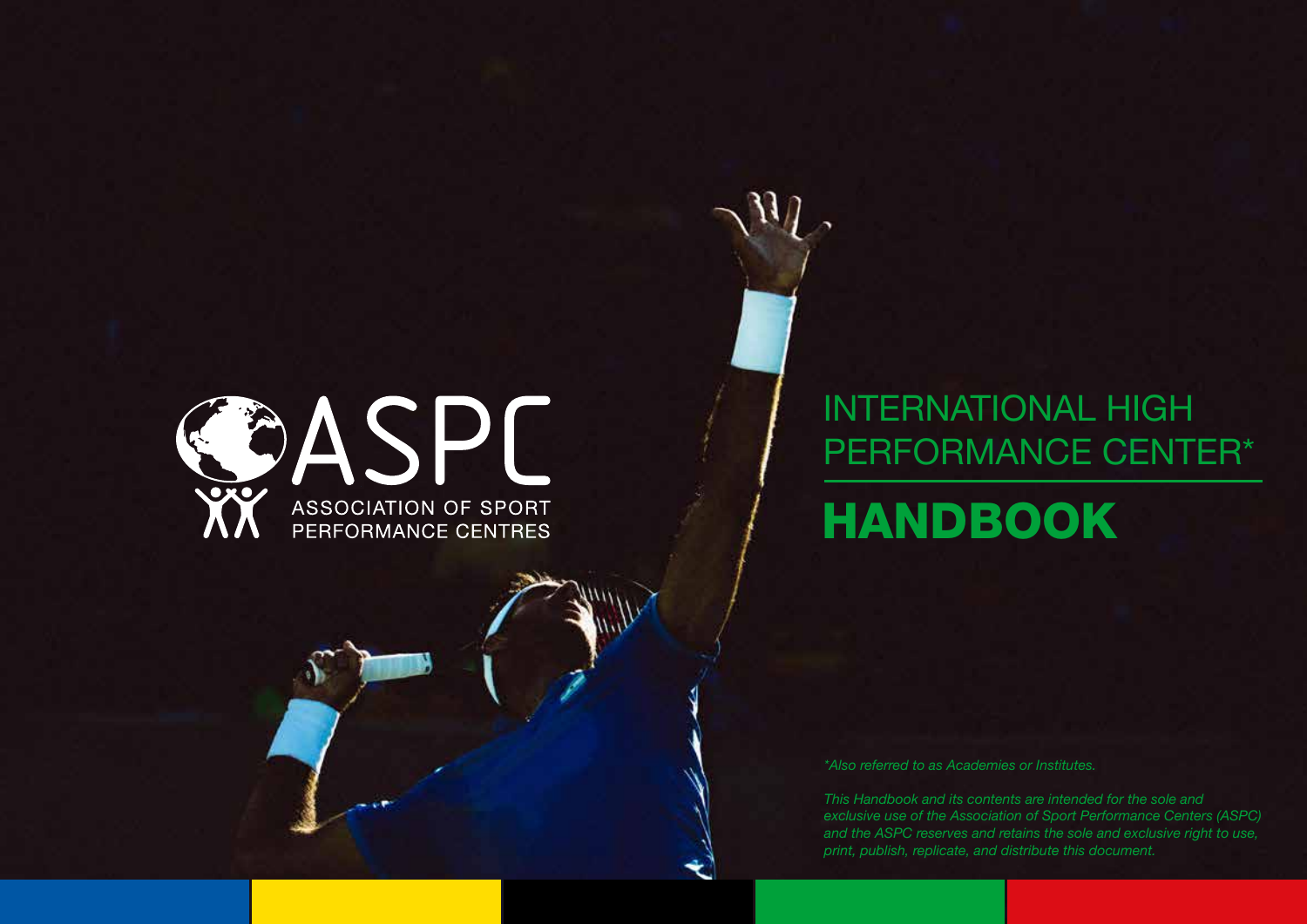The ASPC is a values based organization. We bring value to Centers and Center leadership through Forums, exchanges, sharing of information, ideas and experiences. We are a continuous learning organization where we learn from each other as we develop and advance performance sport across the world.

#### ASPC Mission

To provide opportunities that enhance training for high performance sport worldwide.

#### ASPC Vision

ASPC is an active partner with development and leadership of sport training Centers, setting the standard in the global high performance training site community.

#### Table of Contents

| 1.0 | <b>INTRODUCTION</b>                      | $\overline{2}$ |
|-----|------------------------------------------|----------------|
| 2.0 | <b>HIGH PERFORMANCE CONTEXT</b>          | 2              |
| 3.0 | FOCUS OF AN IHPC                         | 3              |
| 4.0 | <b>BASIC PEOPLE REQUIREMENTS</b>         | 4              |
| 5.0 | <b>BASIC INFRASTRUCTURE REQUIREMENTS</b> | 6              |
| 6.0 | <b>PROGRAMMING</b>                       | 6              |
| 7.0 | <b>CONSIDERATIONS FOR LOCATION</b>       | 10             |
| 8.0 | <b>FINANCIAL CONSIDERATIONS</b>          | 11             |
| 9.0 | <b>CONCLUSION</b>                        | 11             |



© ASPC 2021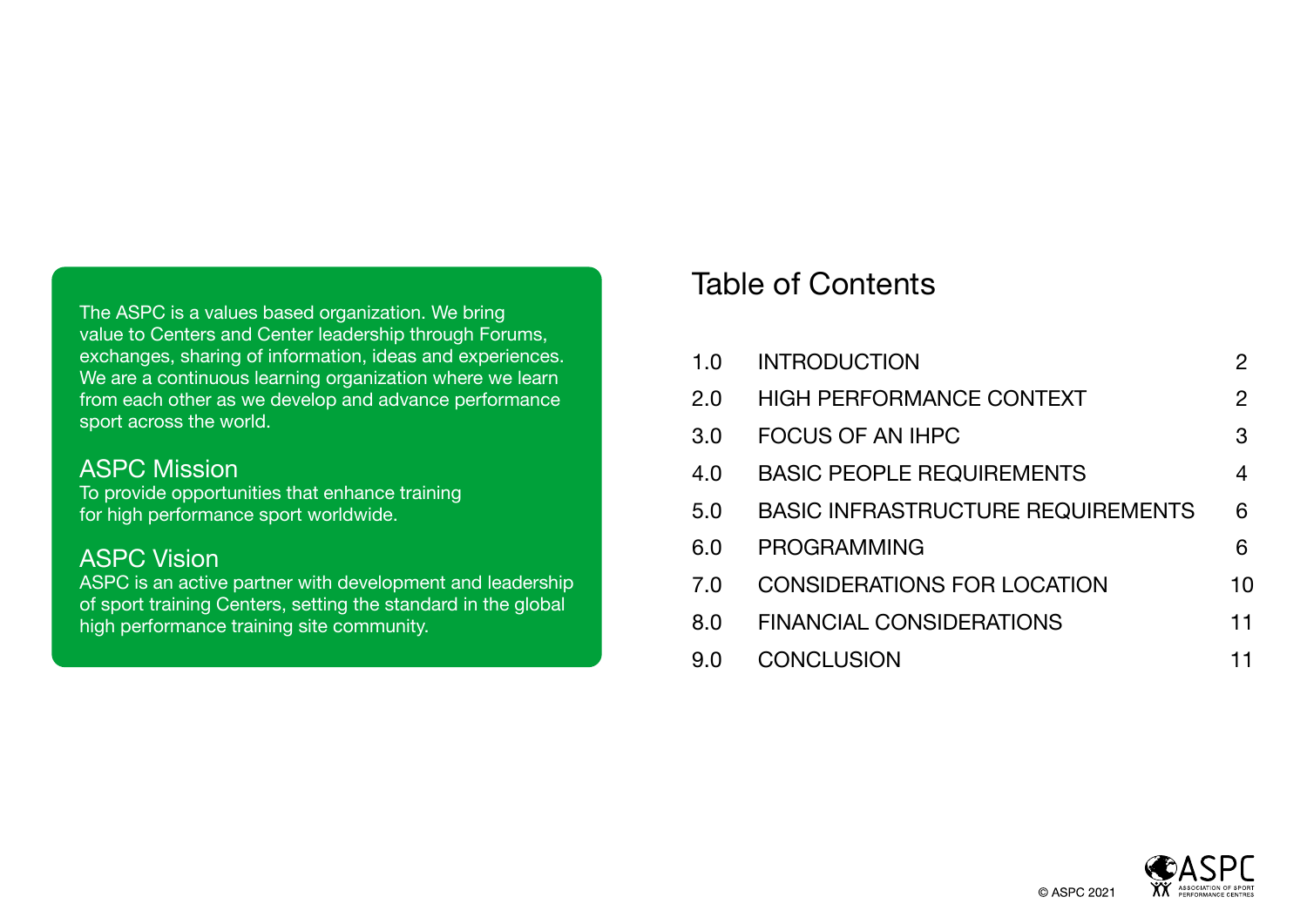### INTRODUCTION 1.0 2.0

The ASPC is an umbrella organization for International High-Performance Centers (IHPC) and there are currently close to 100 Centers across the globe that are members of the ASPC. As identified in the Principles, the ASPC has a desire to share information, best practices being employed by international competitors and operating experiences to elevate the impact that Centers can have on the athletes and their coaches in a Center.

This Handbook offers general comments on the basic elements that should be considered for those desiring to create a new Center and provides general guidelines, especially for developing countries, interested in establishing a Center. It is a central point of this Handbook that support to athletes, coaches and sports would be greatly enhanced through the creation of a multi-sport Center.

# HIGH PERFORMANCE CONTEXT

Succinctly, Centers are created for the purpose of supporting the development of high performance sport primarily through athlete performance and enhancing athlete preparation for signature international events. The mandate of the Center would be to enhance the training environment of the country's high performance athletes and coaches by providing them with programs and services to help them reach the podium at Olympic and Paralympic Games and World Championships.

This can be achieved directly (i.e., services provided) and/or indirectly (i.e., environment created). Centers normally include general and sport specific facilities including the human capacity to provide a comprehensive and dedicated high quality training environment that allows athletes and coaches to be able to effectively train towards international podium success. A high performance "hub" or "precinct" is formed whereby unique synergies are created when all elements of a specialized daily training environment are vlocated in close proximity.

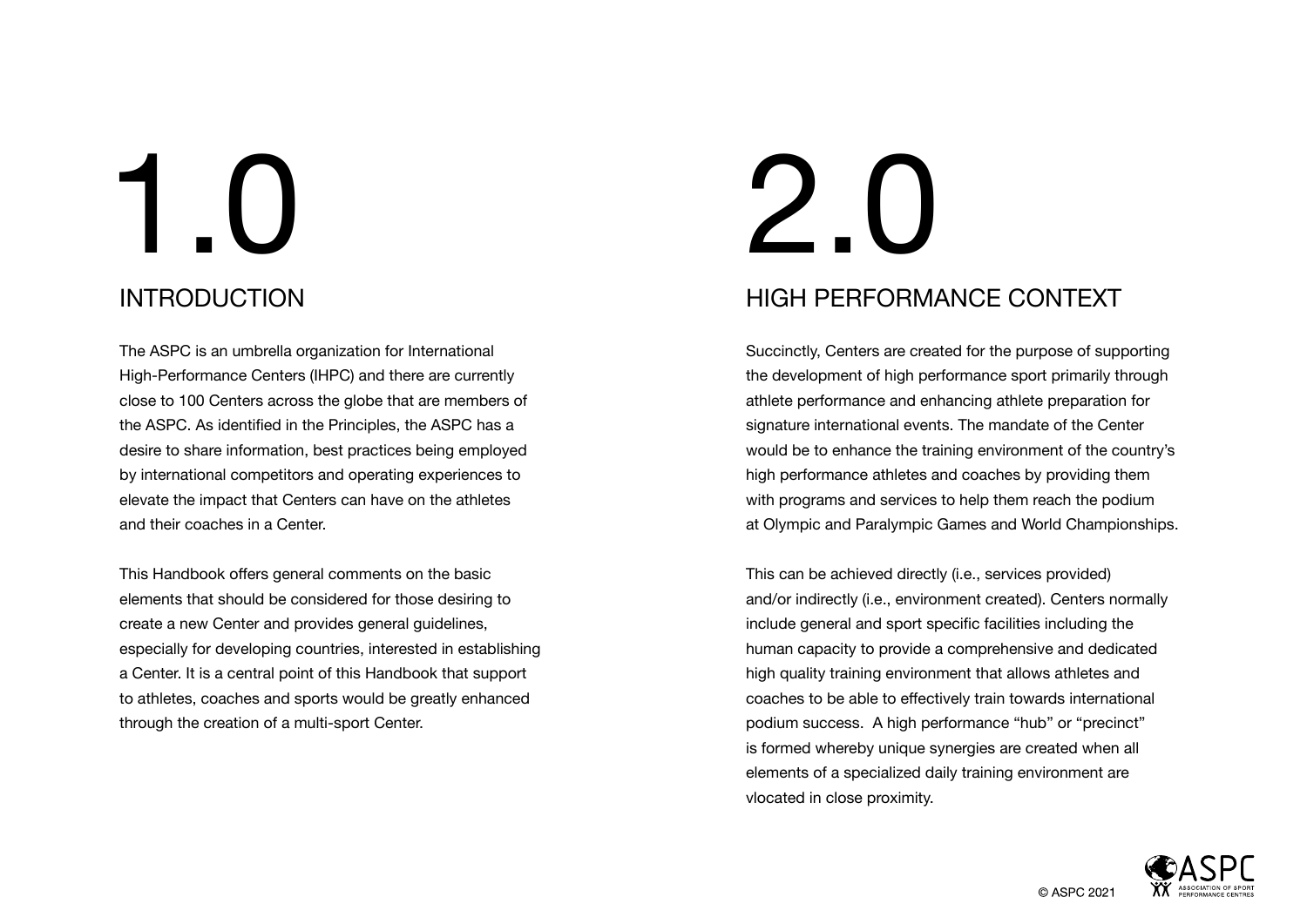#### It is further recognized and understood that:

- Medal winning performances on the international sporting stage are incredibly tough; margins between success and failure are becoming smaller each passing year.
- Multiple factors contribute to an athlete's preparation and eventual performance at major benchmark competitions.
- All the leading sport nations in Olympic/Paralympic sport use variations of facility based "high performance sport Centers" as an integral component of their national sport system to ensure athletes have every opportunity to compete with the best.
- Centers focused on sustainable international performance provide a variety of generic and sport specific training facilities, sport science and sport medicine facilities and, in some locations, residential facilities.
- Priority access for high performance with the array of services athletes and their coaches require; integrated into the daily training environment.
- The combination of world class facilities (i.e., the bricks and mortar) and the "brain trust" (i.e., knowledge/expertise of people fully integrated to deliver the programs and services) make the multi-sport Center environment very unique.

• Top performances can be a driver of national pride and inspiration for a country.

The ASPC has also developed a self-assessment tool that can be used by leaders to guide and critically assess the programs, services, operations, facilities and people development.

*Above all, this Handbook is intended to support new or ASPC-affiliated Centers in the establishment or optimization of services. However, along with the ASPC self-assessment tool, it should also serve existing Centers as the basis for improvement and regular quality control.*

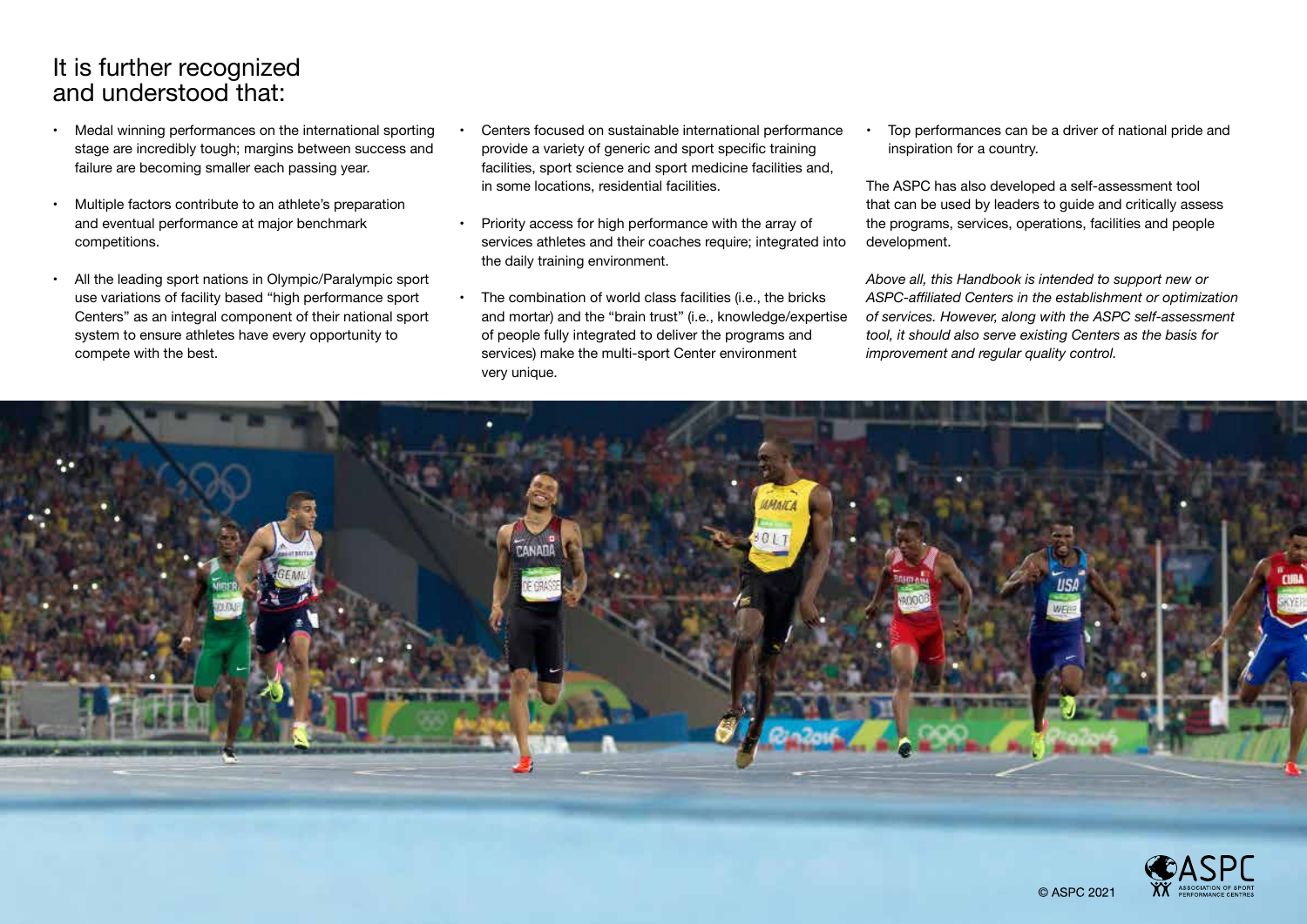The primary focus of an IHPC is to ensure the delivery of comprehensive services for elite sports. The services of an IHPC therefore also include the areas of talent search, youth sports and competitive sports required for professional sports. Which elements are actually offered in a Center depends on the Center itself. Thus, the specific nature of a Center must correspond with the central goals of the respective Center. A consistent scheme can therefore only be seen as a model or as a guide to further considerations.

The goal should be to provide "the best necessary" to meet the needs of the athletes and their coaches, not always "the best possible". The elements need to be integrated for optimal performance impact.

Quality plays a decisive role in elite sports. Not only the athlete and the trainer, but also the supporting Centers are therefore permanently required to improve their services - in the organizational as well as in the technical field.

FOCUS OF AN IHPC **Succinctly**, some of the basic elements of a Center include:

- A Center of excellence for the training and development of international class athletes and coaches.
- Provision of (world-class) sport specific training facilities.
- Support of full time (world-class calibre) coaches potentially linked to each Center.
- Direct support from an integrated support team, which overtime, could include full time experts in sport medicine and sport science providing specific support to athlete training groups, including applied sport science research.
- Synergy created through interaction of athletes and coaches from different sports learning best practices from each other and being motivated by the proximity to other champions.
- Much greater efficiency by having large numbers of athletes, coaches and support staff working out of the same facility.
- Coach education.
- Links to high schools, colleges and/or universities for athlete education support.
- Venue for hosting of local/national/international events.
- Focal point for high performance sport development and activities including media and community awareness.
- Provision of holistic support to athletes and coaches beyond just their training needs.
- Provision of a sense of pride and affiliation for athletes and coaches of being connected to something special in support of their goals.

In short, a Center creates a dynamic multi-sport environment, that together with sport specific experts, provides the best opportunity for athletes and their coaches to train at world class standards comparable to their competition.

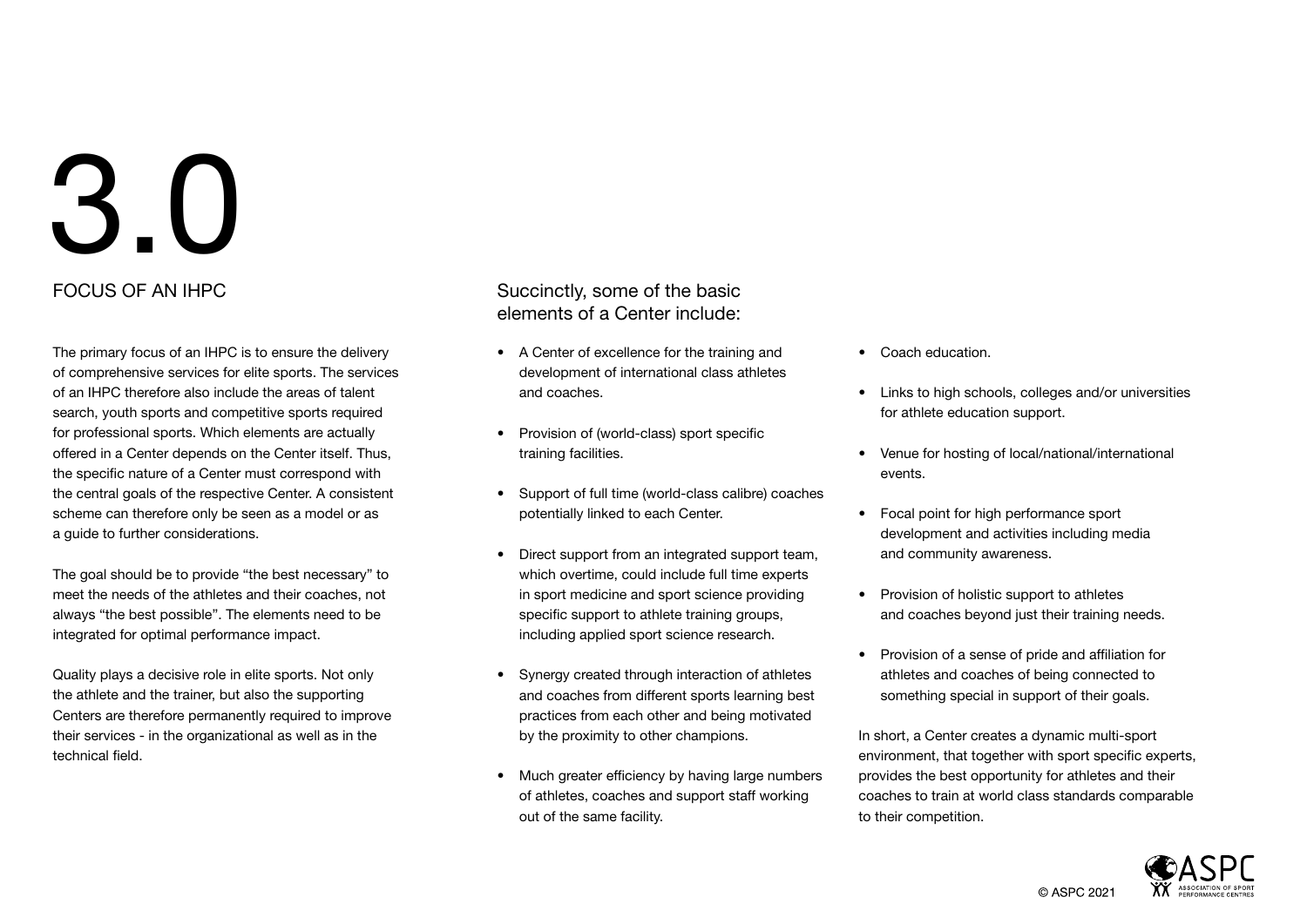*Below is a brief description of the minimum or core elements of a Center.*

# 4.0 BASIC PEOPLE REQUIREMENTS

The goal is to be able to provide all sports relevant sciences/medicine on site as part of an IHPC. This enables high-quality and above all interdisciplinary consultation and support.

A high performance "hub" or "precinct" is designed whereby unique synergies are created when all elements of a specialized daily training environment are located in close proximity.

Expert staff are needed to lead the Center and provide the needed support services that athletes require in their daily training and preparation environment. Qualified discipline leads with experience and practice are needed.

The nature and number of staff will grow as the Centers demonstrates success. Examples include the following personnel.

Prior to opening a Center and offering the quality services needed by the athletes, there is a need to ensure appropriate staff leadership is in place. These would include:

#### A. President/Chief Executive/Executive Director/Manager

The President is the most senior executive position within the management structure of the Center and is responsible for providing the overall leadership and strategic direction for the Center operations to ensure the realization of objectives and long-term vision. All programs, services and initiatives

are designed and operated so as to provide the environment necessary for high performance athletes/coaches to pursue excellence and to be successful in-their life beyond sport.

Within policies determined by the Board of Directors, the President/CEO will assume primary responsibility for the programs and activities of the Center; will represent the Center as its senior officer in major negotiations with other agencies; and will develop and maintain communication and collaboration with key stakeholders.

#### B. Director Coach Services

The Director leads the development and delivery of programs aimed at improving the quality of coaching. The Director oversees the development of coaches and the delivery of coaching programs and services.

#### C. Athlete Services Manager (more than one is some cases based on number of athletes)

This position supports athletes and coaches contributing to an integrated, holistic approach to athlete development and confidence to reach the podium and beyond. Programs, services and resources are required to support personal and professional development of athletes, to enable them to learn, thrive and contribute to the community during their high performance career and life afterwards. Programs and services must be kept current and relevant to today's athlete population.

#### D. Sport Science/Medicine Director

This Director will develop and implement strategic initiatives to support the performance and health of athletes and teams. Implementation of modern sport science knowledge and technologies to keep athletes healthy, enhance training adaptations, monitor training adaptations and optimize the competition environment.

#### E. Lead Performance Director

Leadership from a performance director (with a strength and conditioning and/or sport science background) is necessary

to connect the expertise and ensure appropriate sport specific programs are built.

#### F. Strength and Conditioning

Strength and Conditioning coaches (S&C) apply scientific knowledge to the training and development of athletes with the objective of improving their performance. These specialists focus on quality movement patterns required for sport specific skills in areas such as agility, balance, coordination, strength, speed and power which will improve ones athletic performance. Additionally S&C programs will assist with injury prevention as well as recovery from injury if an injury has been incurred.

Appropriately planned and prescribed programming is performance specific and utilizes scientifically-backed training methods tailored to each athletes' body structure and sport requirements. S&C is imperative for athletes that have specialized in a particular sport. A S&C coach is essential to maximizing ones capabilities to improve performance as they are able to identify gaps in performance, specific areas for improvement and measure the athletes progress and results accurately.

#### G. Other

Eventually, other staff need to be employed such as: operations staff (finance/administration, human resources, communications/marketing) and scientific/medical personnel.

Other components that could be added based on need and resource availability include:

- Physiologist testing, monitoring, program prescription
- Para specialist
- Talent identification expert
- Sport physician (could be contracted position) offering basic health, proactive/preventive performance medicine and para medical services – massage, physiotherapy, chiropractic, osteopath.

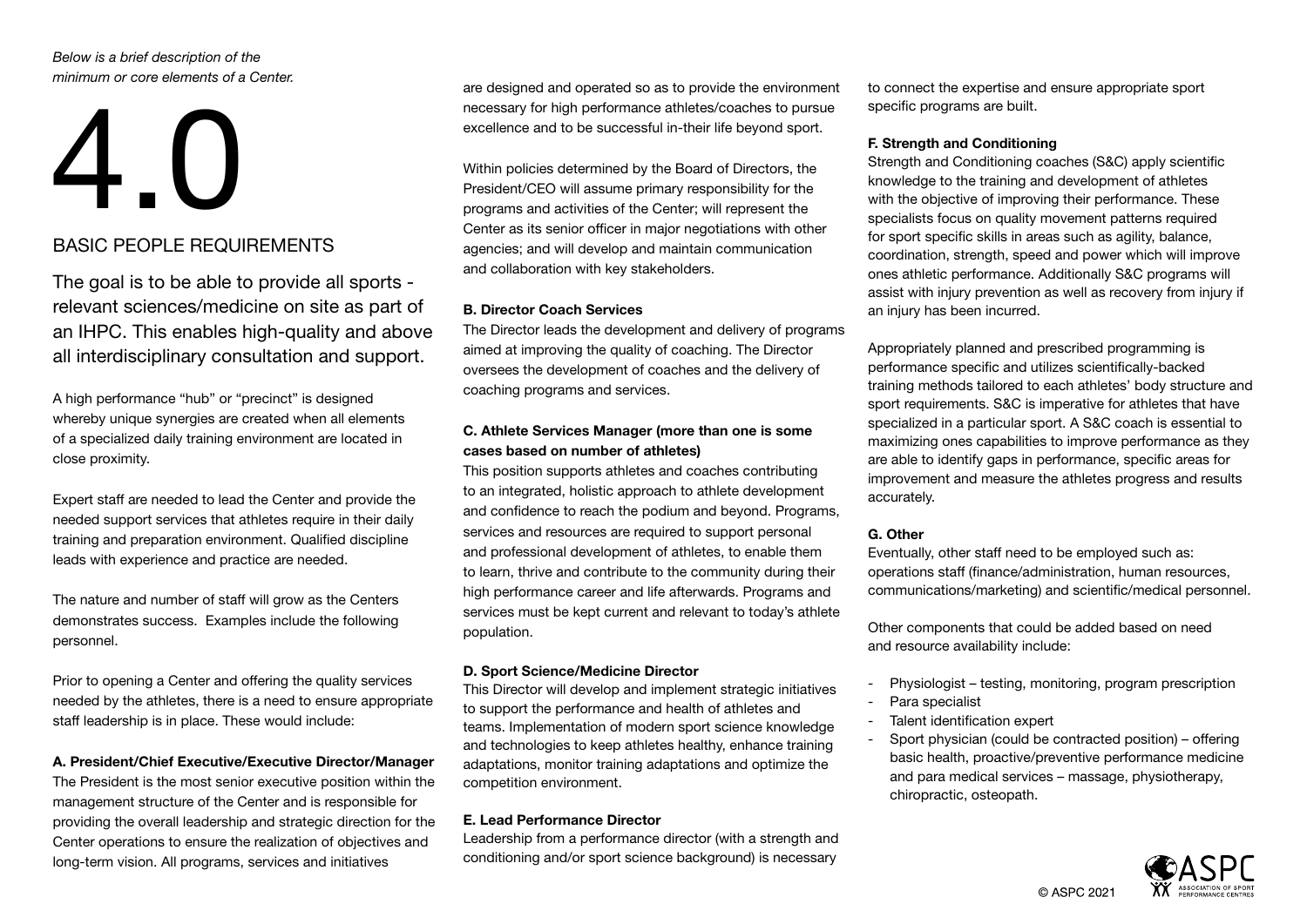#### BASIC INFRASTRUCTURE **REQUIREMENTS**

The infrastructure area is divided into several subareas.

#### Dedicated facilities will be needed for:

- Office/administration needs.
- Sport science/medical clinic, labs, administration space
- Recovery/regeneration area (hot/cold, cool down, sauna, steam bath and other modalities)
- Core generic sport facility needs such as gymnasium, resource Center, etc.
- Classrooms
- Video technology capability (equipment, workstations, viewing rooms, etc.)
- Nutritional Support (performance based meals and/or advice available)
- Resource Center
- Strength and Conditioning facility/equipment
- Generic/multi sport training areas
- Sport specific facilities
- Housing/accommodation

Other facility components that could be added based on need and resource availability include: (these may be available through partnerships within the local community).

- a. Training/competition venues (specific to sports) important to the Center
- b. Education arrangements with educational institutions for high school and post secondary education.
- c. Medicine examination rooms

*A key requirement is, in addition to the appropriate infrastructure, the staff. Along with subject-specific university education, many years of practical experience and, above all, sports-specific expertise is required.* 

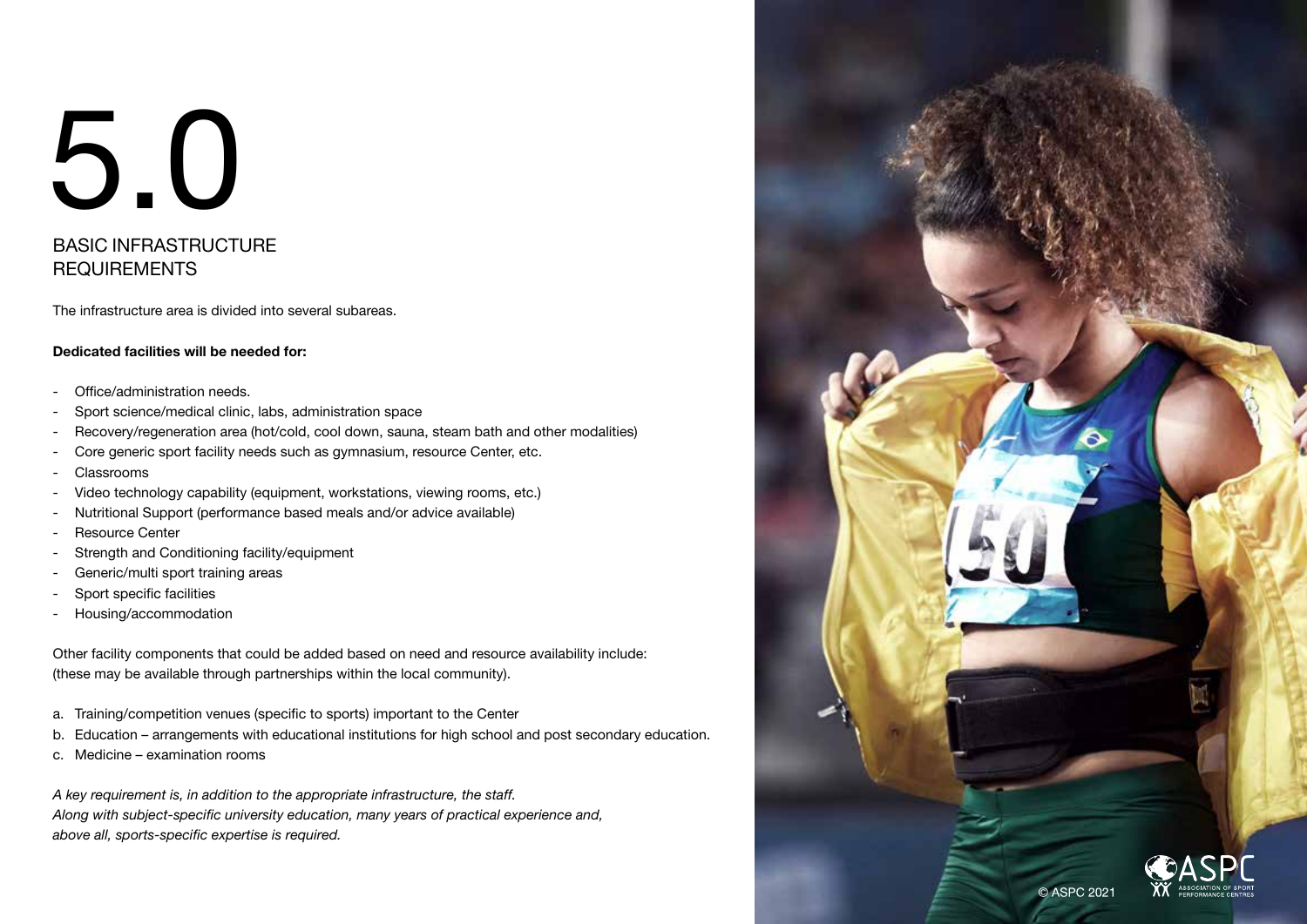#### PROGRAMMING

The programs and services offered will be dependent on the expressed needs of the athletes and their coaches and should be focused and customized to the client athletes and training groups.

An educational theme should permeate the Center with the desire to always elevate the athlete's knowledge and understanding of their training programs and the provision of educational opportunities for the athletes to prepare for their career outside and beyond their sport career. Some examples include: Dual Career offered in the EU, GamePlan for Canadian athletes, IOC Athletes 365 and Australia's mental health and athlete well being.

Scientific support is an essential part of a high-performance center. Decision must be informed by evidence. Top experts from all sport-specific scientific areas must be integrated in the central support team for coaches and athletes. Training and competition support based on scientific knowledge and experiences in combination with scientific research must be the main focus for the expert team.

Baseline profiles in many areas are needed to ensure the athletes, both on the field of play and in training are healthy and safe. Athletes must be fit to train and fit to compete.

The following list of basic activities in the various scientific areas shall provide an overview of the fundamental requirements.

#### A) Sport Medicine

Sport medical support is indispensable in training and competition. Regular determination of the health status, the performance level and the resilience of athletes are necessary.

This area ensures the medial needs of the athletes are attended to and can be coordinated by a medical professional (e.g. physiotherapist) and not necessarily a medical doctor. A healthy baseline is the foundation to performance improvement.

#### Personal requirements:

Priority access to physicians with sport-specific education, medical support personal for lab and field, medical specialists (orthopedic, internal medicine, surgery, dentist, gynecologist, etc.), physiotherapist.

Cooperation with external specialist and/or hospitals is recommended.

#### The following list of activities in the medical field is required:

- Health tests (including internal, orthopedic, blood, metabolic checks)
- Performance tests (e.g. (spiro-) ergometry with ECG, lactate, etc.)
- Muscle function tests (e.g. FMS-tests)
- Physio-tests (injury prevention and rehabilitation)

#### B. Regeneration / Recovery

Regeneration is an essential part of high-performance training. Physiotherapy and/or massage are part of daily training.

Physiotherapist and/or massage should have sport specific education and essential knowledge about training and regeneration.

The following equipment is useful:

- Massage- and/or Physio-Rooms
- Sauna, steam bath
- **Cryochamber**
- Warm-water Pool
- Relaxation rooms
- Specific equipment
	- (e.g. ultrasound, light, relaxation music, etc.)

© ASPC 2021

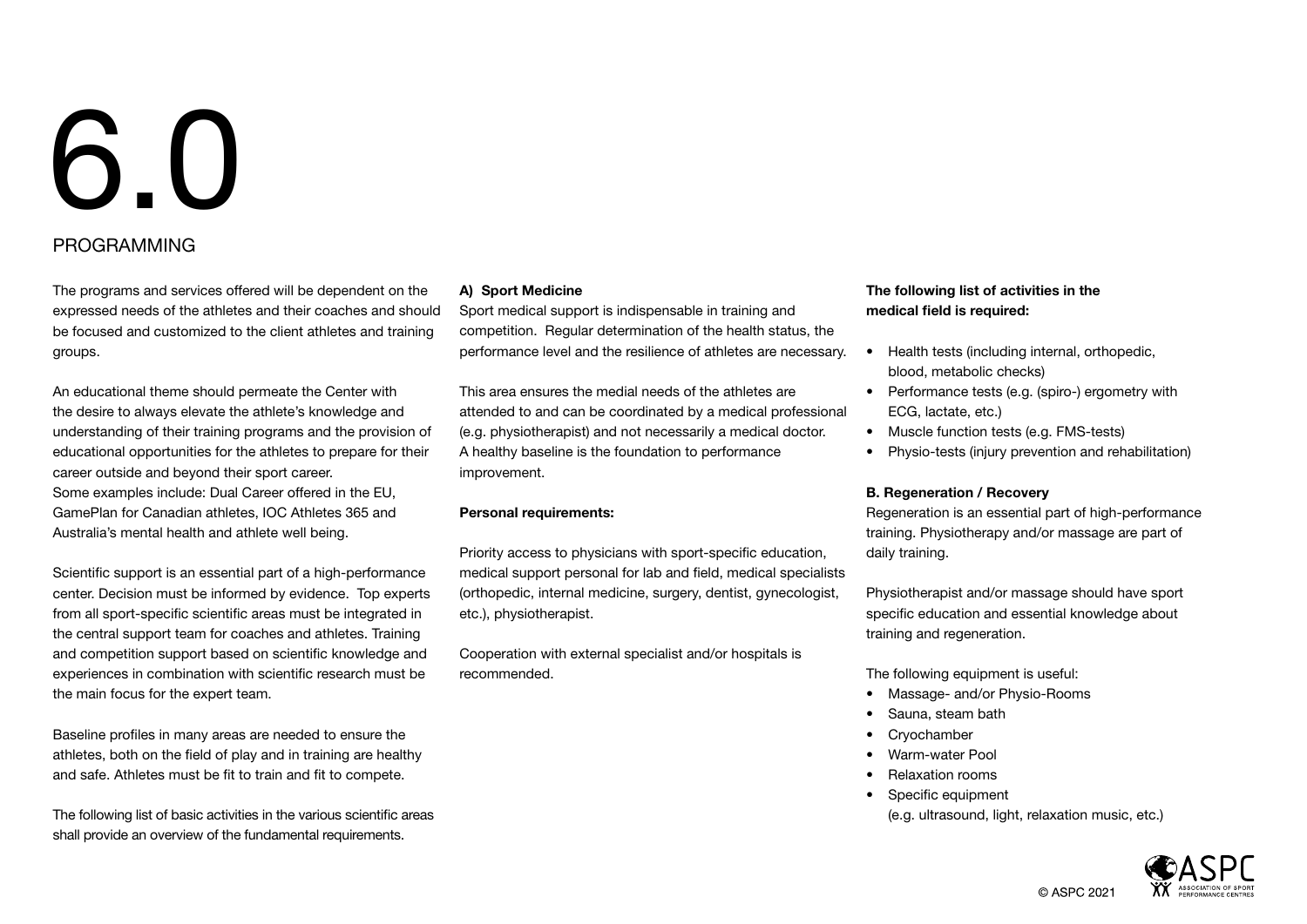#### C. Anthropometry

Anthropometry is not only essential in all weight class sports, but also an important tool to follow the body changes during training and competition. Anthropometric data are basic information for nutritional advice.

Anthropometry is also an important part in the field of talent diagnostic.

The following tests are important:

- Body composition (muscle, fat, bone)
- Somatotype (sport/discipline specific)
- Talent diagnostic (X-ray, bone age, biological age)

#### D. Sport Sciences

Sport scientists are the most important supporters for athletes and coaches. Their job is to provide essential and practicerelevant information to the coaches. A close and trustful cooperation between coaches and scientists is important.

Sport scientists have to follow the developments and changes in sports and provide regular updates to the coaches.

#### The following tasks are important:

- Sports and discipline analysis (performance determining factors)
- Performance diagnosis (lab and/or field tests, e.g. sport motoric tests, sport specific tests, video-analysis)
- Performance and training analysis and optimization
- Biomechanics (e.g. motion analysis)
- Planning and periodization of training

The necessary equipment depends on the specific sport. A close cooperation between lab and field specialists is important.

#### E. Nutrition Sciences

Nutrition scientists and/or dieticians are important supporters especially in weight class sports. Proper nutrition influences performance and also regenerations strategies.

The following tasks are important:

- Basic sport-nutrition education (e.g.in-house-cooking)
- Nutrition analysis/profile
- Sport specific nutrition (training, competition, weight)
- Supplementation

#### F. Sport Psychology

The role of sport psychologists and mental performance experts in high performance sport is very important. The desire of athletes and their coaches to access psychological support is growing.

The following tasks are important:

- Psychological diagnosis (stress, regeneration, competition)
- Psychological regulations (relaxation program)
- Psychological techniques for competition
- Psychological and social measurements in teams (e.g. team building, team culture)
- Athlete mental health and wellbeing

#### G. Sport Technology

Sport technology plays an important role in elite sports. New technologies, testing devices, video-software, training equipment, etc. are an essential part of training and performance optimization. Close cooperation with universities and biomechanic scientists is important. Specific to new innovations in technology the focus should be on implementing and/or developing new equipment and learning that has a performance impact.

#### The following tasks are important:

- Development and use of new training equipment
- Development and use of new testing/monitoring equipment

• Development and use of new software (e.g. training and competition documentation and analysis)

Further, it will be important to adopt a robust CRM system (Customer Relationship Management) to be able to register and monitor the athletes – their training, their progress, services accessed, their participation in educational events etc.

In compliance with local privacy legislation, the CRM selected needs to be able to measure progress, not just the outcome (ie. medals) and that support to athletes should reflect the age and stage of development.

#### H. Educators

Education is a very important part in the career of coaches and athletes. A department for education should be included in a high-performance institute, focusing on Dual Career as fundamental for the success of the athlete's lifetime, but also on further education for coaches and Center staff. Education must offer a mix of on-line and in-person opportunities.

ASPC can share their experiences, proven practices and knowledge based on long time experiences and expertise accumulated by ASPC members.

#### The following tasks are important:

- Education on main topics in sports
- Anti-Doping education
- Further education for coaches and support personnel
- Dual education concept for younger age category athletes
- Dual education concept for elite athletes

The professional noted above must work together in an integrated and multi-disciplinary manner as they endeavor to elevate the performance of the athlete and work collaboratively to remove all barriers that inhibit performance such as sleep, recovery, musculo-skeletal function, injury history etc.

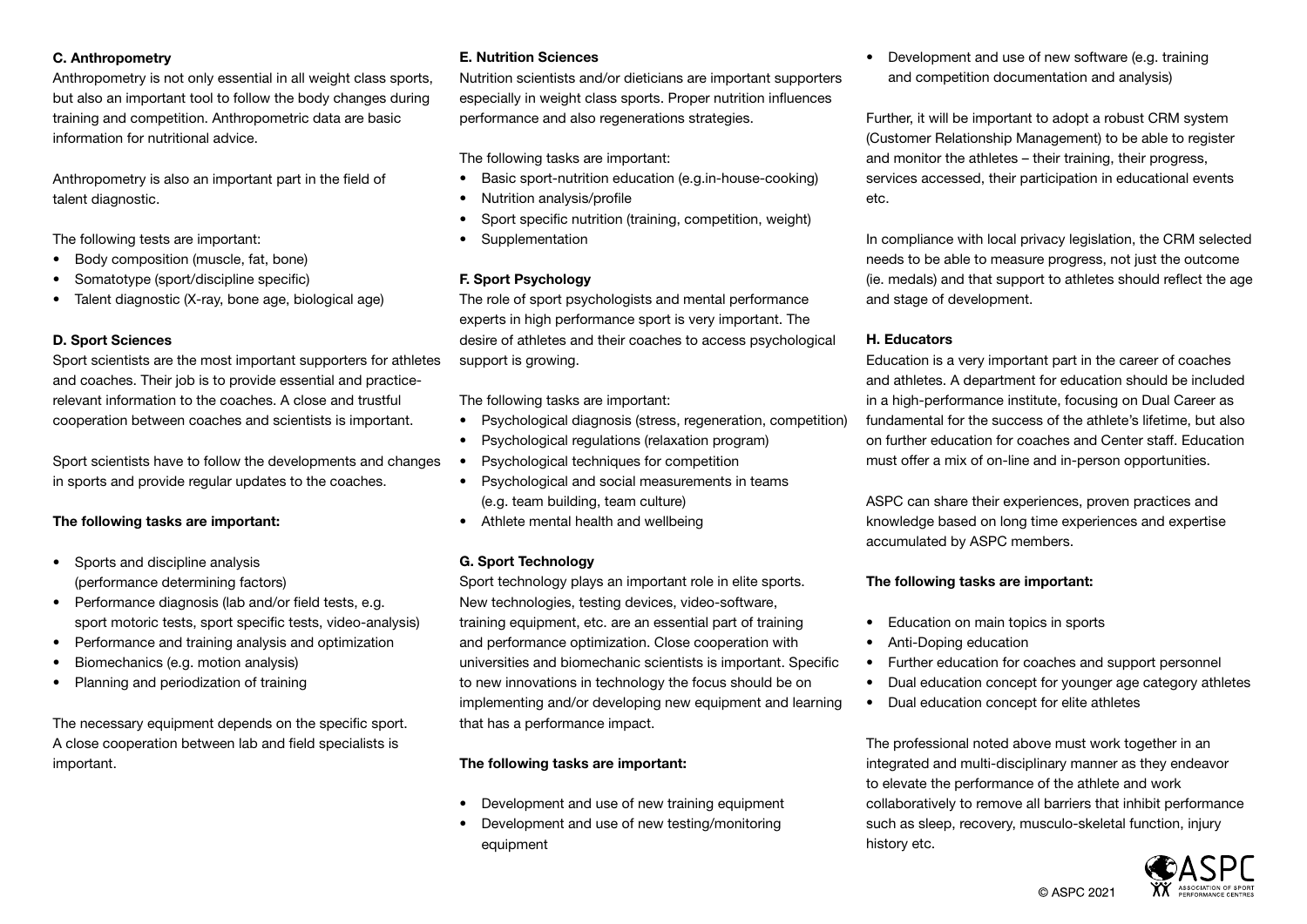*Initially, an individual may lead an area, but it will be important to facilitate the development of a small group within each discipline as sports and athletes benefit from different people and expertise. Thus, the programs and services noted above can be scalable as new athletes and teams are added to the IHPC.*

### 7.0 CONSIDERATIONS FOR LOCATION

In developing and operating facility-based Centers the following principles have consistently been referenced by sports and stakeholders as critical to achieving long- term success:

- That the location of a Center must be predicated on the needs of a critical mass of identified sports, athletes and coaches. Factors such as sport culture, sport specific needs, access to facilities, climate, traditional links of certain sports to certain regions, community interest, language and partnership potential must be considered.
- That a Center be located at a facility hub that has priority access to world-class sport specific training facilities, as well as general training facilities.
- The notion of investing in quality people as a priority, balanced with appropriate resourcing of the physical component of the Center.
- That world-class calibre coaches are hired full time at the Center, to devote their full attention to the training and development of the athletes.
- Access to expert sport medicine and sport scientist specialists dedicated to the sport system (including appropriate clinic and lab operating space at the Center).
- That Centers be developed with a partnership approach to maximize and leverage resource opportunities and be cost effective.
- Centers must be the location and provider of best practices in high performance sport training, including the ethical pursuit of excellence.
- Centers should focus on supporting a smaller number of core sports but play a stronger developmental role with those sports.
- Centers must be properly resourced with sustainable and consistent financial support to manage the on-going operational costs.
- Centers are centrally coordinated and linked to the national high performance sport council/agency/organization.
- That Centers play a major role in community sport development and assist in the proper pathway development of youth in sport in their province/region.
- That Centers maintain their service provider networks to be able to provide services on an outreach basis to qualified high performance athletes and coaches not able to train at the location of the Institute, as well as possibly provide support to developing athletes if resources are made available.

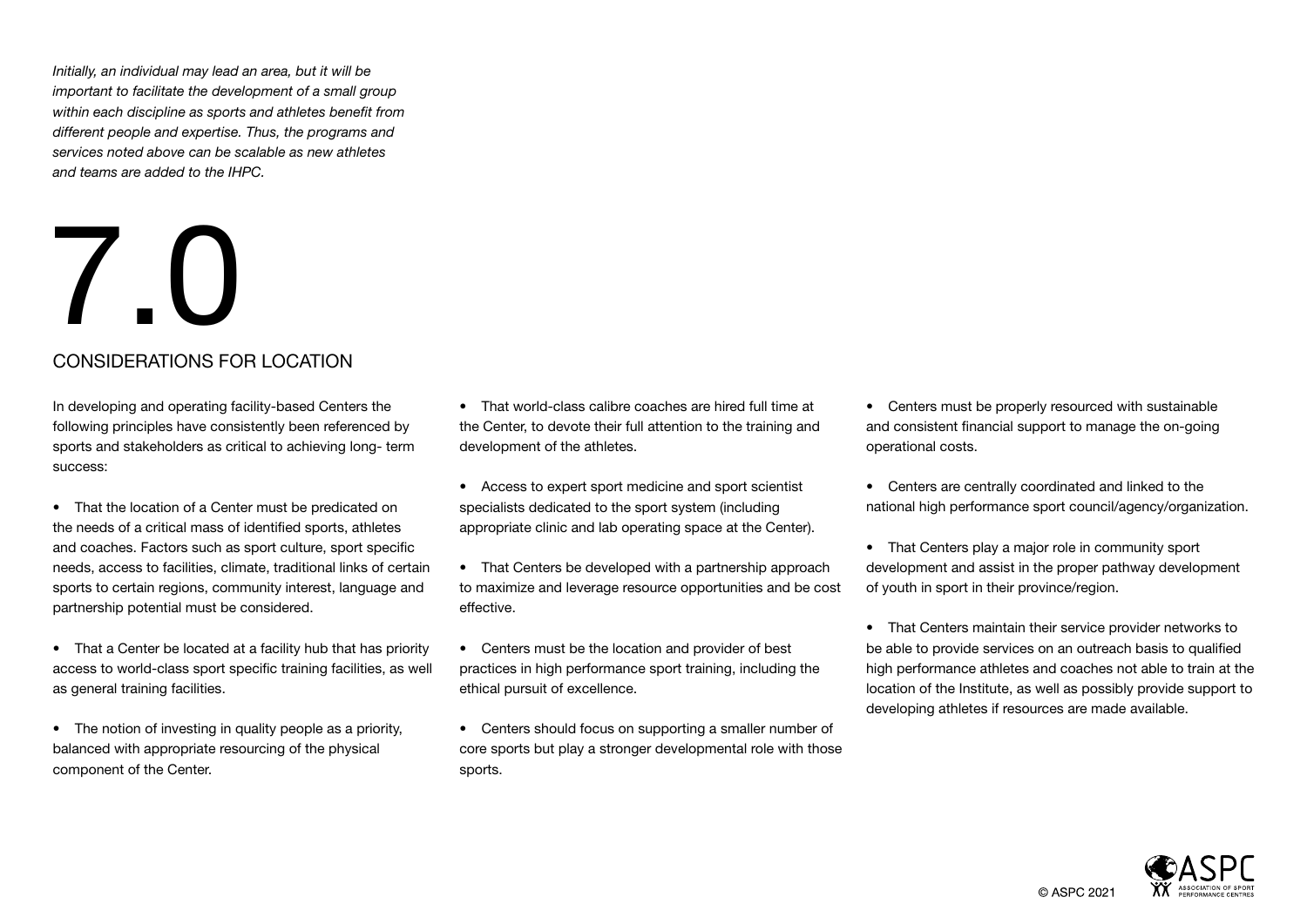#### FINANCIAL CONSIDERATIONS

It is understood that the pursuit of excellence is difficult, it is long term, and it is expensive. To achieve new challenging performance targets, partners must invest properly in the components required to achieve such success.

Centers need to be properly resourced with sustainable and consistent financial support. Centers are an integral element of a sophisticated sport system that partners with sport federations, to deliver the required world-class, expert driven training environment needed by the athletes and coaches to achieve podium results.

In addition to the above referenced people/expertise costs and facility costs, there will be ongoing operational costs for items such as:

- Facility operation/maintenance
- Coaching salary and expenses (possible partnership with sports)
- Administration/Programming
- **Equipment**
- Research and innovation

Thus, the investment in a Center(s) must be considered a priority for the countries sport system given the enhanced scope of support that will be provided to athletes, coaches and sports. The Center can be developed with a partnership approach to maximize and leverage resource opportunities and be cost effective.

On a partnership basis, revenue may be also generated from a variety of sources such as:

- Partnership with Government (local/national)
- Local partnerships (universities/colleges, recreation, municipal)
- Public-Private Partnerships
- Private sector sponsorship/fund development strategy
- Contribution from user sports
- Community programming (shared community usage with high performance)

### 9.0 CONCLUSION

This information is provided as foundational suggestions for those seeking to establish a true high performance center and an environment that offers the additional support and services the athletes and their coaches require to continually become better as performers and as people. The science and medicine team does NOT and CANNOT replace quality coaches.

The psycho-social requirement for successful scientists in sport is to accept the role of a supporter and thus provide the best possible information and knowledge to the coaches and their athletes.

A high-performance center is not and should not be a university. A high-performance center shall use the knowledge and experience of universities, sciences research institutes, etc. and therefore be a cooperative partner.

The information shared in this document, and/or information gathered from other sources must be applied in context to the relevant circumstances, culture and environment of a given location. It needs to be customized to the environment and be practical and realistic.